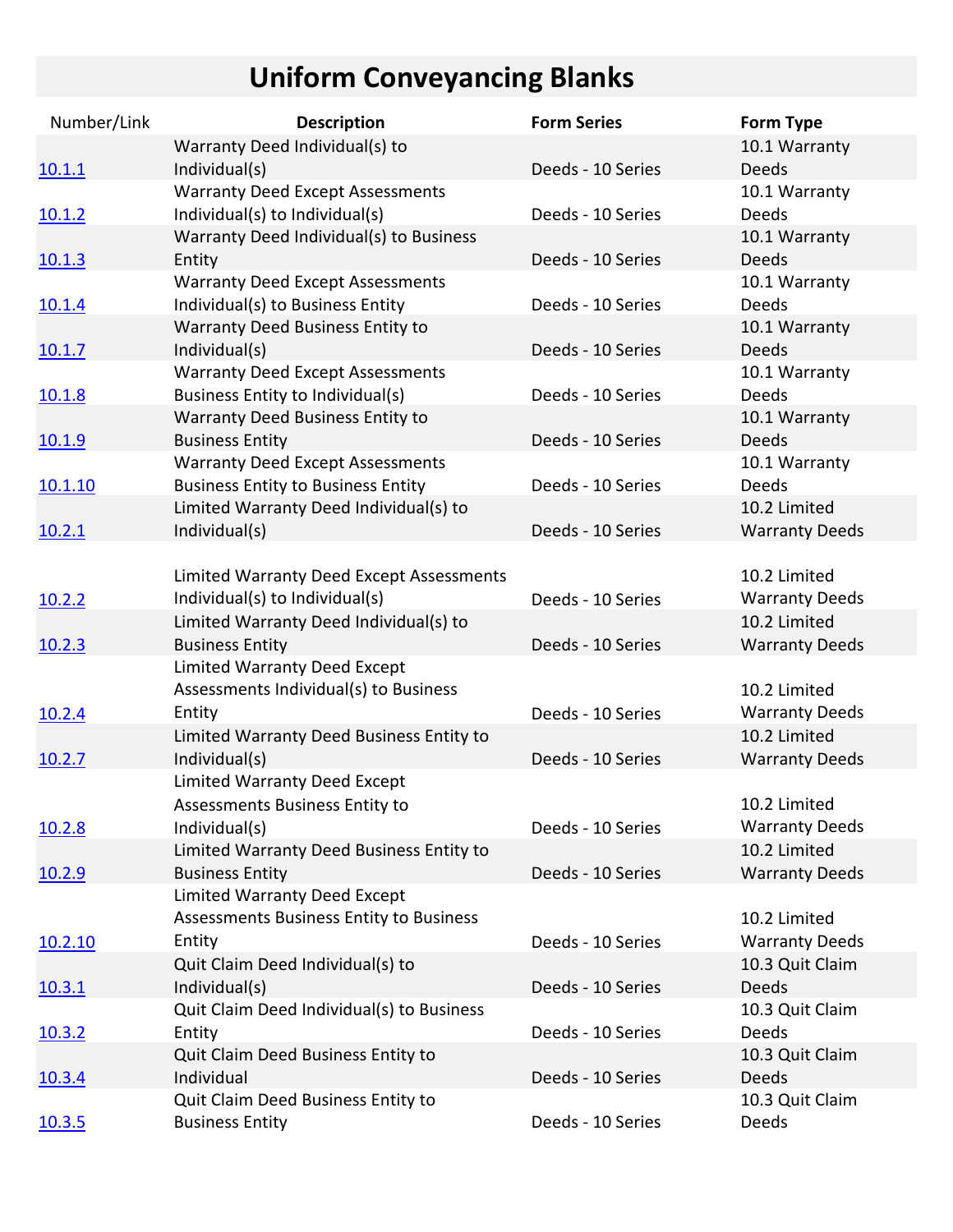|                   | Quit Claim Deed Reserving Lien in                                   |                   |                                       |
|-------------------|---------------------------------------------------------------------|-------------------|---------------------------------------|
| 10.3.7            | Marriage Dissolution (Divorce) Judgment<br>and Decree               | Deeds - 10 Series | 10.3 Quit Claim<br>Deeds              |
|                   |                                                                     |                   | 10.3 Quit Claim                       |
| 10.3.8            | Severance of Joint Tenancy                                          | Deeds - 10 Series | <b>Deeds</b>                          |
|                   |                                                                     |                   | 10.4 Deeds for                        |
| 10.4.1            | Trustee's Deed by Individual Trustee                                | Deeds - 10 Series | Trustees                              |
|                   | Trustee's Deed by Business Entity<br>Trustee                        | Deeds - 10 Series | 10.4 Deeds for<br><b>Trustees</b>     |
| 10.4.3            |                                                                     |                   | 10.5 Personal                         |
|                   | Deed of Distribution by Individual                                  |                   | Representative                        |
| 10.5.1            | Personal Representative                                             | Deeds - 10 Series | Deeds                                 |
|                   |                                                                     |                   | 10.5 Personal                         |
|                   | Deed of Distribution by Business Entity                             |                   | Representative                        |
| 10.5.2            | Personal Representative                                             | Deeds - 10 Series | <b>Deeds</b><br>10.5 Personal         |
|                   | Deed of Sale by Individual Personal                                 |                   | Representative                        |
| 10.5.3            | Representative to Individual(s)                                     | Deeds - 10 Series | <b>Deeds</b>                          |
|                   |                                                                     |                   | 10.5 Personal                         |
|                   | Deed of Sale by Individual Personal                                 |                   | Representative                        |
| 10.5.5            | Representative to Business Entity                                   | Deeds - 10 Series | Deeds<br>10.5 Personal                |
|                   | Deed of Sale by Business Entity Personal                            |                   | Representative                        |
| 10.5.6            | Representative to Individual(s)                                     | Deeds - 10 Series | Deeds                                 |
|                   |                                                                     |                   | 10.5 Personal                         |
|                   | Deed of Sale by Business Entity Personal                            |                   | Representative                        |
| 10.5.8            | Representative to Business Entity                                   | Deeds - 10 Series | <b>Deeds</b>                          |
|                   | Conservator's Deed                                                  | Deeds - 10 Series | 10.6 Deeds for<br>Conservators        |
| 10.6.1            |                                                                     |                   |                                       |
|                   |                                                                     |                   | 10.7 Well Disclosure                  |
| <u>10.7.1</u>     | Well Disclosure of Grantee in Deed                                  | Deeds - 10 Series | by Contract for Deed                  |
|                   |                                                                     |                   | <b>Buyer</b>                          |
|                   |                                                                     |                   | 10.8 Transfer on                      |
| 10.8.1            | Transfer on Death Deed by Unmarried<br>Grantor Owner MS 507.071     | Deeds - 10 Series | Death Deeds /<br><b>Related Forms</b> |
|                   | Transfer on Death Deed by Married                                   |                   | 10.8 Transfer on                      |
|                   | Grantor Owner who is Sole Spouse in                                 | Deeds - 10 Series | Death Deeds /                         |
| 10.8.2            | Title                                                               |                   | <b>Related Forms</b>                  |
|                   | Transfer on Death Deed by Married Grantor                           |                   | 10.8 Transfer on                      |
|                   | <b>Owners Owning Property as Joint</b><br><b>Tenants MS 507.071</b> | Deeds - 10 Series | Death Deeds /<br><b>Related Forms</b> |
| 10.8.3            |                                                                     |                   | 10.8 Transfer on                      |
| <del>10.8.4</del> | Transfer on Death Deed Statutory Form                               | Deeds-10 Series   | Death Deeds /                         |
|                   |                                                                     |                   | <b>Related Forms</b>                  |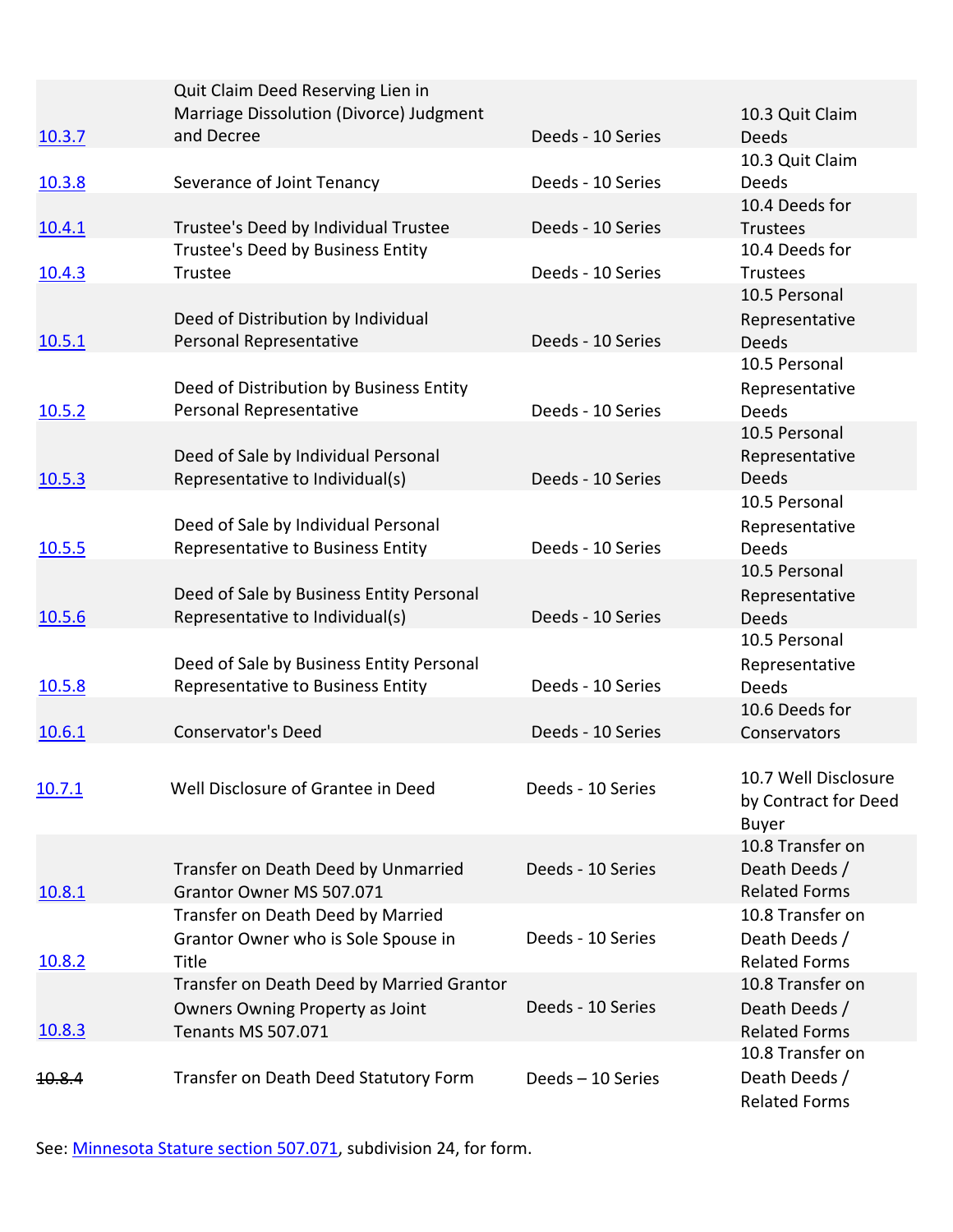| 10.8.9        | Transfer on Death Deed Clearance<br>Certificate for Public/Medical Assistance<br>Claim                   | Deeds - 10 Series     | 10.8 Transfer on<br>Death Deeds /<br><b>Related Forms</b> |
|---------------|----------------------------------------------------------------------------------------------------------|-----------------------|-----------------------------------------------------------|
| 20.1.1        | Mortgage by Individual(s)                                                                                | Mortgages - 20 Series | 20.1 Mortgages                                            |
| 20.1.2        | Mortgage by Business Entity                                                                              | Mortgages - 20 Series | 20.1 Mortgages                                            |
| 20.2.1        | Mortgage Addendum                                                                                        | Mortgages - 20 Series | 20.2 Mortgage<br>Addenda                                  |
| 20.3.1        | Assignment of Mortgage by Individual                                                                     | Mortgages - 20 Series | 20.3 Assignment of<br>Mortgage                            |
| 20.3.2        | Assignment of Mortgage by Business<br>Entity                                                             | Mortgages - 20 Series | 20.3 Assignment of<br>Mortgage                            |
|               | Assignment of Mortgage by Business Entity with<br>Change of Name or Identity<br>Minn. Stat. 507.411      |                       | 20.3 Assignment of                                        |
| 20.3.3        | Amendment of Mortgage by Individual<br>Borrower(s)                                                       | Mortgages - 20 Series | Mortgage<br>20.4 Extension of                             |
| 20.4.1        | Amendment of Mortgage by Business                                                                        | Mortgages - 20 Series | Mortgage<br>20.4 Extension of                             |
| 20.4.2        | <b>Entity Borrower</b>                                                                                   | Mortgages - 20 Series | Mortgage<br>20.5 Satisfaction of                          |
| 20.5.1        | Mortgage Satisfaction by Individual(s)                                                                   | Mortgages - 20 Series | Mortgage<br>20.5 Satisfaction of                          |
| 20.5.2        | Mortgage Satisfaction by Business Entity                                                                 | Mortgages - 20 Series | Mortgage                                                  |
| 20.5.3        | Mortgage Satisfaction by Business Entity with<br>Change of Name or Identity Minn.<br>Stat. 507.411       | Mortgages - 20 Series | 20.5 Satisfaction of<br>Mortgage                          |
| 20.5.4        | Mortgage Satisfaction by Assignee - Individual<br>Assignee(s) - Minn. Stat. 507.403                      | Mortgages - 20 Series | 20.5 Satisfaction of<br>Mortgage                          |
| 20.5.5        | Mortgage Satisfaction by Assignee - Business Entity<br>Assignee - Minn. Stat. 507.403                    | Mortgages - 20 Series | 20.5 Satisfaction of<br>Mortgage                          |
| 20.6.1        | Partial Release of Mortgage by Individual(s)                                                             | Mortgages - 20 Series | 20.6 Partial Release of<br>Mortgage                       |
| 20.6.2        | Partial Release of Mortgage by Business Entity                                                           | Mortgages - 20 Series | 20.6 Partial Release of<br>Mortgage                       |
| 20.6.3        | Partial Release of Mortgage by Business Entity with<br>Change of Name or Identity<br>Minn. Stat. 507.411 | Mortgages - 20 Series | 20.6 Partial Release of<br>Mortgage                       |
| 20.6.4        | Partial Release of Mortgage by Assignee - Individual<br>Assignee(s)                                      | Mortgages - 20 Series | 20.6 Partial Release of<br>Mortgage                       |
| <u>20.6.5</u> | Partial Release of Mortgage by Assignee - Business<br><b>Entity Assignee</b>                             | Mortgages - 20 Series | 20.6 Partial Release of<br>Mortgage                       |
|               |                                                                                                          |                       |                                                           |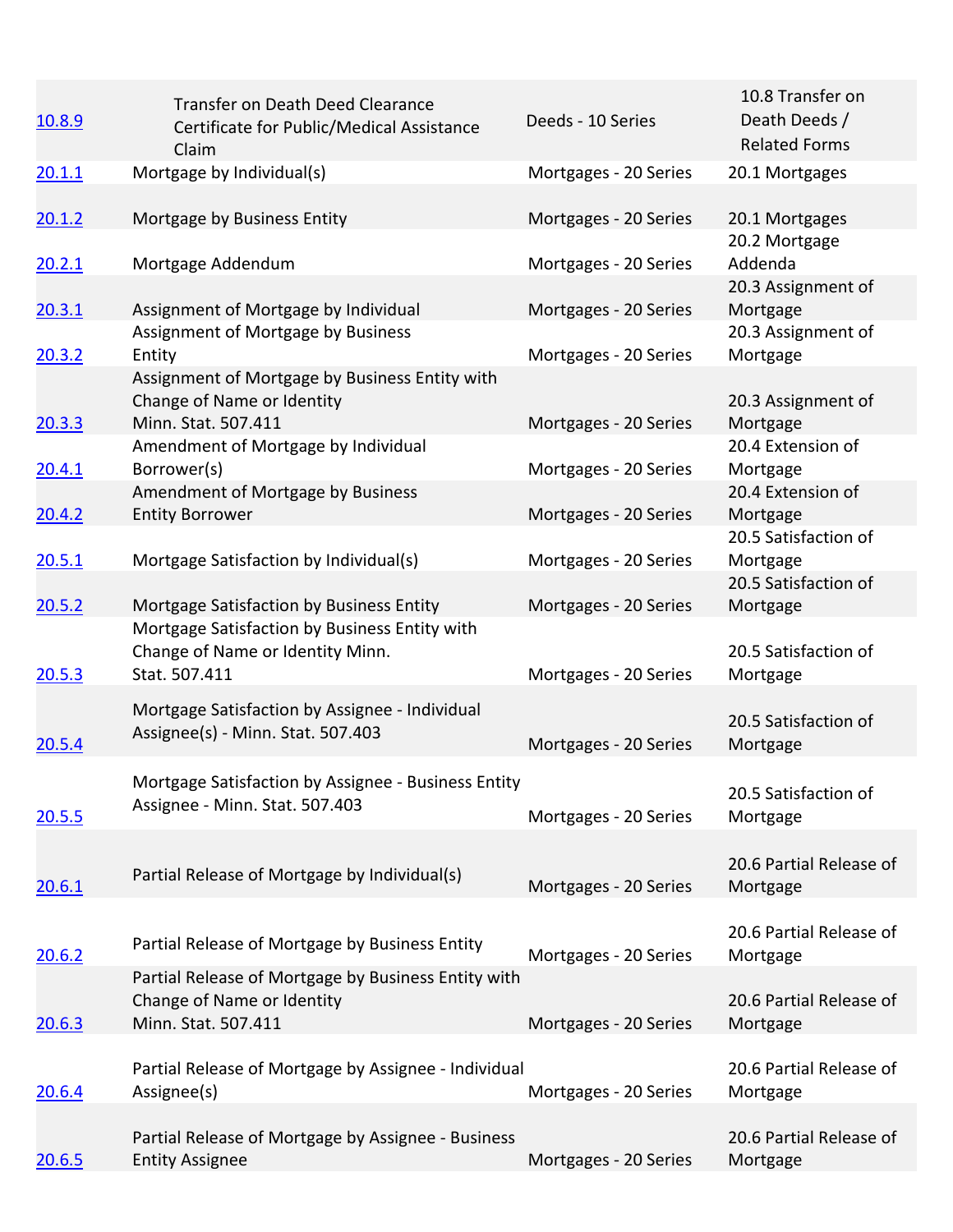| 20.7.1        | Certificate of Full Release of Mortgage by Title<br>Insurance Company or Its Agent Minn. Stat.<br>507.401                                        | Mortgages - 20 Series                    | 20.7 Documents<br><b>Related to Mortgage</b><br>Releases by Title<br>Companies |
|---------------|--------------------------------------------------------------------------------------------------------------------------------------------------|------------------------------------------|--------------------------------------------------------------------------------|
|               |                                                                                                                                                  |                                          | 20.7 Documents                                                                 |
| 20.7.2        | Certificate of Partial Release of Mortgage by Title<br>Insurance Company or Its Agent Minn. Stat.<br>507.401                                     | Mortgages - 20 Series                    | <b>Related to Mortgage</b><br>Releases by Title<br>Companies                   |
|               |                                                                                                                                                  |                                          |                                                                                |
| 20.7.3        | Certificate of Full Release of Mortgage and<br>Assignment of Rents and Profits by Title Insurance<br>Company or Its Agent Minn. Stat. 507.401    | Mortgages - 20 Series                    | 20.7 Documents<br><b>Related to Mortgage</b><br>Releases by Title<br>Companies |
|               |                                                                                                                                                  |                                          |                                                                                |
| 20.7.4        | Certificate of Partial Release of Mortgage and<br>Assignment of Rents and Profits by Title Insurance<br>Company or Its Agent Minn. Stat. 507.401 | Mortgages - 20 Series                    | 20.7 Documents<br><b>Related to Mortgage</b><br>Releases by Title<br>Companies |
|               |                                                                                                                                                  |                                          |                                                                                |
| 20.7.5        | Appointment of Agent to Release Mortgage Minn.<br>Stat. 507.401                                                                                  | Mortgages - 20 Series                    | 20.7 Documents<br><b>Related to Mortgage</b><br>Releases by Title<br>Companies |
|               |                                                                                                                                                  |                                          |                                                                                |
| 20.7.6        | Revocation of Appointment of Agent to Release<br>Mortgage by Title Insurance company Minn. Stat.<br>507.401                                      | Mortgages - 20 Series                    | 20.7 Documents<br><b>Related to Mortgage</b><br>Releases by Title<br>Companies |
|               |                                                                                                                                                  |                                          | 20.8 Subordination                                                             |
| 20.8.1        | Subordination Agreement by Individual(s)                                                                                                         | Mortgages - 20 Series                    | Agreements                                                                     |
| 20.8.2        | <b>Subordination Agreement by Business</b><br>Entity                                                                                             | Mortgages - 20 Series                    | 20.8 Subordination<br>Agreements                                               |
| <u>30.1.1</u> | Contract for Deed by Individual(s)                                                                                                               | Contracts for Deed - 30<br><b>Series</b> | 30.1 Contracts for<br>Deed                                                     |
| 30.1.2        | Contract for Deed by Business Entity                                                                                                             | Contracts for Deed - 30<br>Series        | 30.1 Contracts for<br>Deed                                                     |
| 30.2.1        | <b>Contract for Deed Addendum</b>                                                                                                                | Contracts for Deed - 30<br>Series        | 30.2 Contracts for<br>Deed Addenda                                             |
|               |                                                                                                                                                  |                                          |                                                                                |
| 30.3.1        | Assignment of Contract for Deed by Individual(s)                                                                                                 | Contracts for Deed - 30<br>Series        | 30.3 Assignments of<br><b>Contracts for Deed</b>                               |
| 30.3.2        | Assignment of Contract for Deed and Warranty<br>Deed by Individual(s)                                                                            | Contracts for Deed - 30<br>Series        | 30.3 Assignments of<br><b>Contracts for Deed</b>                               |
|               |                                                                                                                                                  |                                          |                                                                                |
| 30.3.3        | Assignment of Contract for Deed and Quit Claim<br>Deed by Individual(s)                                                                          | Contracts for Deed - 30<br>Series        | 30.3 Assignments of<br><b>Contracts for Deed</b>                               |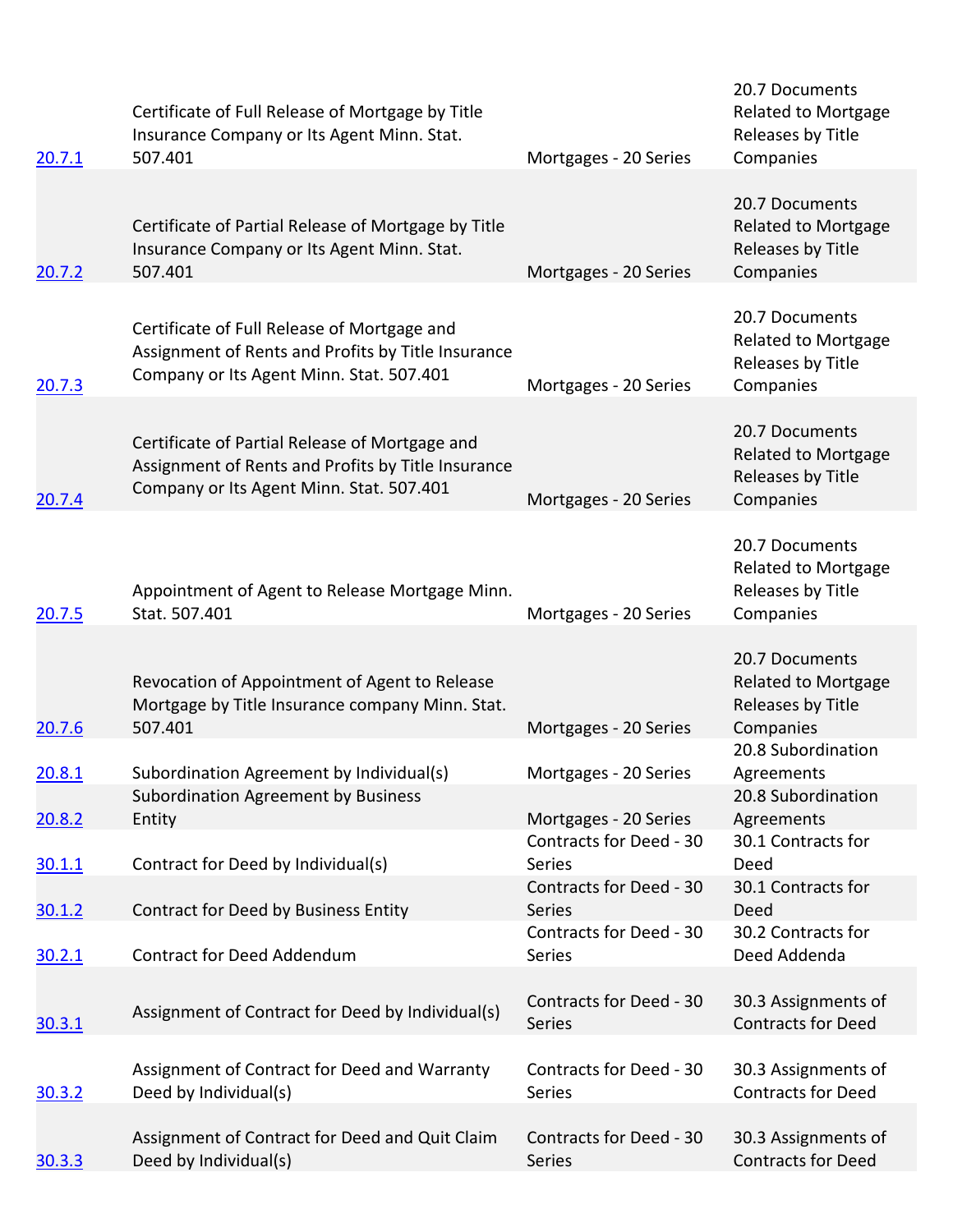| 30.3.4        | Assignment of Contract for Deed by<br><b>Business Entity</b>                                 | 30<br><b>Series</b>                                                                         | Contracts for Deed - 30.3 Assignments of<br><b>Contracts for Deed</b> |
|---------------|----------------------------------------------------------------------------------------------|---------------------------------------------------------------------------------------------|-----------------------------------------------------------------------|
| 30.3.5        | Assignment of Contract for Deed and Warranty<br>Deed by Business Entity                      | 30 Series                                                                                   | Contracts for Deed - 30.3 Assignments of Contracts<br>for Deed        |
| 30.3.6        | Assignment of Contract for Deed and Quit Claim<br>Deed by Business Entity                    | 30 Series                                                                                   | Contracts for Deed - 30.3 Assignments of Contracts<br>for Deed        |
| 30.4.1        | Notice of Cancellation of Contract for Deed                                                  | 30 Series                                                                                   | Contracts for Deed - 30.4 Cancellation of Contract<br>for Deed        |
| 30.5.1        | Transfer Statement for Contract for Deed<br>Mechanic's Lien Statement by Individual(s) Minn. | Contracts for Deed - 30.5 Transfer<br>30<br><b>Series</b><br>Liens and<br>Encumbrances - 40 | Statements                                                            |
| 40.1.1        | Stat. 514.08, subd. 2<br>Mechanic's Lien Statement by Business Entity                        | <b>Series</b><br>Liens and<br>Encumbrances - 40                                             | 40.1 Lien Statement                                                   |
| 40.1.2        | Minn. Stat. 514.08, subd. 2                                                                  | <b>Series</b><br>Liens and<br>Encumbrances - 40                                             | 40.1 Lien Statement                                                   |
| 40.1.3        | Attorney Lien Minn. Stat. 481.13                                                             | Series<br>Liens and<br>Encumbrances - 40                                                    | 40.1 Lien Statement                                                   |
| 40.1.4        | <b>Extension of Attorney Lien</b>                                                            | <b>Series</b><br>Liens and                                                                  | 40.1 Lien Statement                                                   |
| 40.2.1        | Assignment of Mechanic's Lien by Individual(s)                                               | Encumbrances - 40<br><b>Series</b>                                                          | 40.2 Assignment of Lien                                               |
| 40.2.2        | Assignment of Mechanic's Lien by Business Entity                                             | Liens and<br>Encumbrances - 40<br>Series                                                    | 40.2 Assignment of Lien                                               |
| 40.3.1        | Satisfaction of Mechanic's Lien by Individual(s)                                             | Liens and<br>Encumbrances - 40<br><b>Series</b>                                             | 40.3 Satisfaction or Release of<br>Lien                               |
| 40.3.2        | Satisfaction of Mechanic's Lien by Business Entity                                           | Liens and<br>Encumbrances - 40<br>Series                                                    | 40.3 Satisfaction or Release of<br>Lien                               |
| 40.3.3        | Release of Land from Judgment Lien                                                           | Liens and<br>Encumbrances - 40<br>Series                                                    | 40.3 Satisfaction or Release of<br>Lien                               |
| 40.3.4        | Satisfaction and Release of Attorney Lien                                                    | Liens and<br>Encumbrances - 40<br>Series                                                    | 40.3 Satisfaction or Release of<br>Lien                               |
| <u>40.3.5</u> | Release of Land from Mechanic's Lien by Individual Encumbrances - 40                         | Liens and<br>Series                                                                         | 40.3 Satisfaction or Release of<br>Lien                               |
|               |                                                                                              |                                                                                             |                                                                       |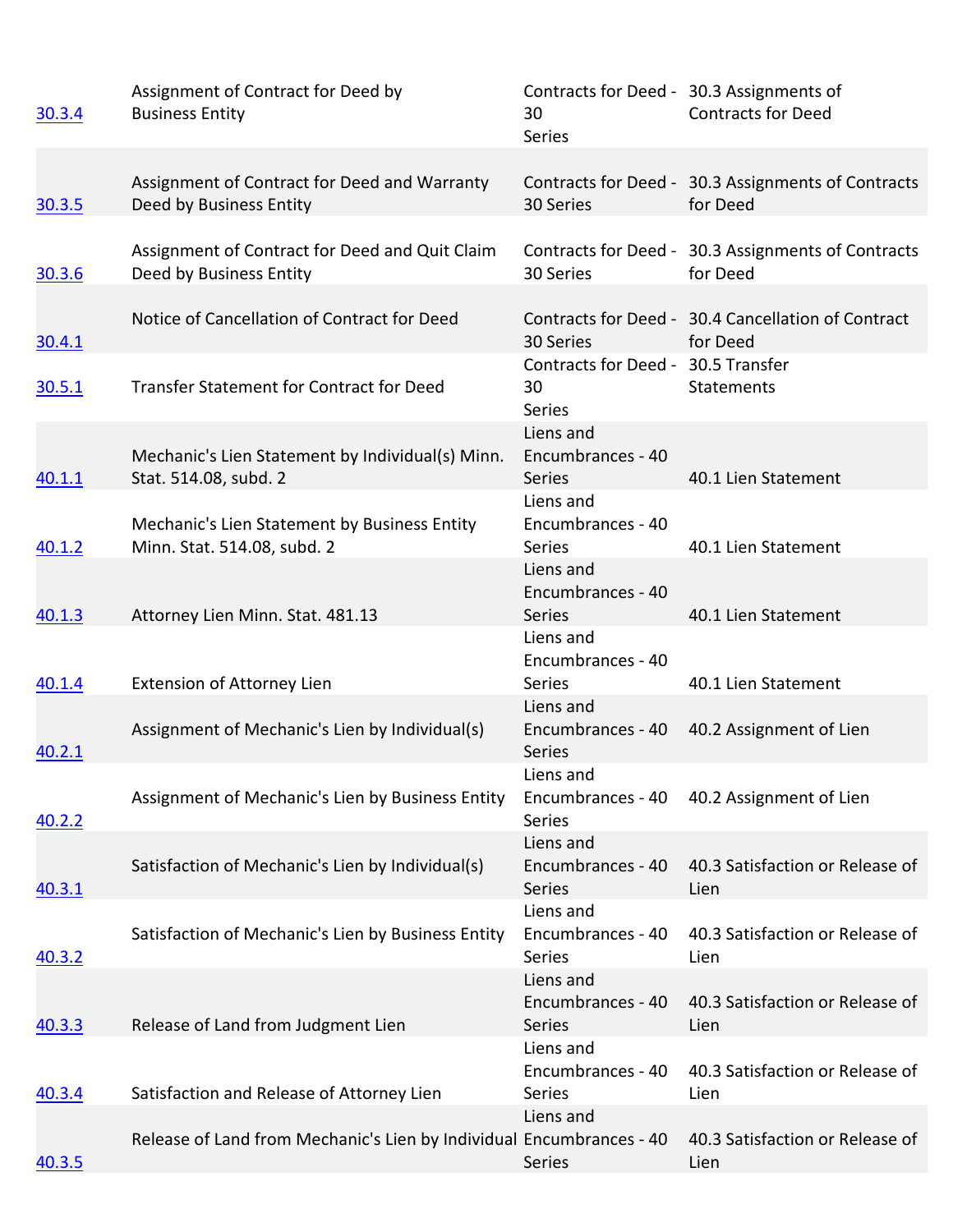|               |                                                                                      | Liens and                                        |                                                  |
|---------------|--------------------------------------------------------------------------------------|--------------------------------------------------|--------------------------------------------------|
| 40.3.6        | Release of Land from Mechanic's Lien by<br><b>Business Entity</b>                    | Encumbrances - 40<br><b>Series</b>               | 40.3 Satisfaction or<br>Release of Lien          |
|               |                                                                                      | Liens and                                        |                                                  |
| 40.4.1        | Affidavit of Service of Mechanic's Lien Statement<br>by personal service             | Encumbrances - 40<br><b>Series</b>               | 40.4 Lien-Related<br>Affidavits                  |
|               |                                                                                      | Liens and                                        |                                                  |
| 40.4.2        | Affidavit of Service of Mechanic's Lien Statement<br>by certified mail               | Encumbrances - 40<br><b>Series</b>               | 40.4 Lien-Related<br>Affidavits                  |
| 40.5.1        | Receipt and Waiver of Mechanic's Lien Rights                                         | Liens and<br>Encumbrances - 40<br>Series         | 40.5 Receipt and<br><b>Waiver of Liens</b>       |
| 40.6.1        | Notice of Lis Pendens                                                                | Liens and<br>Encumbrances $-40$<br><b>Series</b> | 40.6 Lis Pendens                                 |
| 40.6.2        | Notice of Lis Pendens Foreclosure of Mechanics<br>Lien                               | Liens and<br>Encumbrances - 40<br><b>Series</b>  | 40.6 Lis Pendens                                 |
|               | Discharge of Notice of Lis Pendens                                                   | Liens and<br>Encumbrances - 40<br>Series         | 40.6 Lis Pendens                                 |
| 40.6.3        |                                                                                      | Liens and                                        |                                                  |
| 40.6.4        | Partial Release of Property from Notice of Lis<br>Pendens                            | Encumbrances - 40<br>Series                      | 40.6 Lis Pendens                                 |
| 40.6.5        | Partial Discharge of Notice of Lis Pendens by<br>Party                               | Liens and<br>Encumbrances - 40<br>Series         | 40.6 Lis Pendens                                 |
| 40.6.6        | Partial Discharge of Notice of Lis Pendens by<br>Attorney                            | Liens and<br>Encumbrances - 40<br>Series         | 40.6 Lis Pendens                                 |
| 40.7.1        | Claim of Unregistered Interest Minn. Stat. 508.70                                    | Liens and<br>Encumbrances - 40<br>Series         | 40.7 Verified Claims of<br>Unregistered Interest |
| 40.7.2        | Discharge of Claim of Unregistered Interest by<br>Individual Minn. Stat. 508.70      | Liens and<br>Encumbrances - 40<br>Series         | 40.7 Verified Claims of<br>Unregistered Interest |
| <u>40.7.3</u> | Discharge of Claim of Unregistered Interest by<br>Business Entity Minn. Stat. 508.70 | Liens and<br>Encumbrances - 40<br>Series         | 40.7 Verified Claims of<br>Unregistered Interest |
| 40.7.4        | Demand for Discharge of Claim of Unregistered<br>Interest Minn. Stat. 508.70         | Liens and<br>Encumbrances - 40<br>Series         | 40.7 Verified Claims of<br>Unregistered Interest |
| 40.8.1        | Statement of Severed Mineral Interest Minn.<br>Stat. 93.52 to 93.58                  | Liens and<br>Encumbrances - 40<br>Series         | 40.8 Cancellations                               |
|               |                                                                                      |                                                  |                                                  |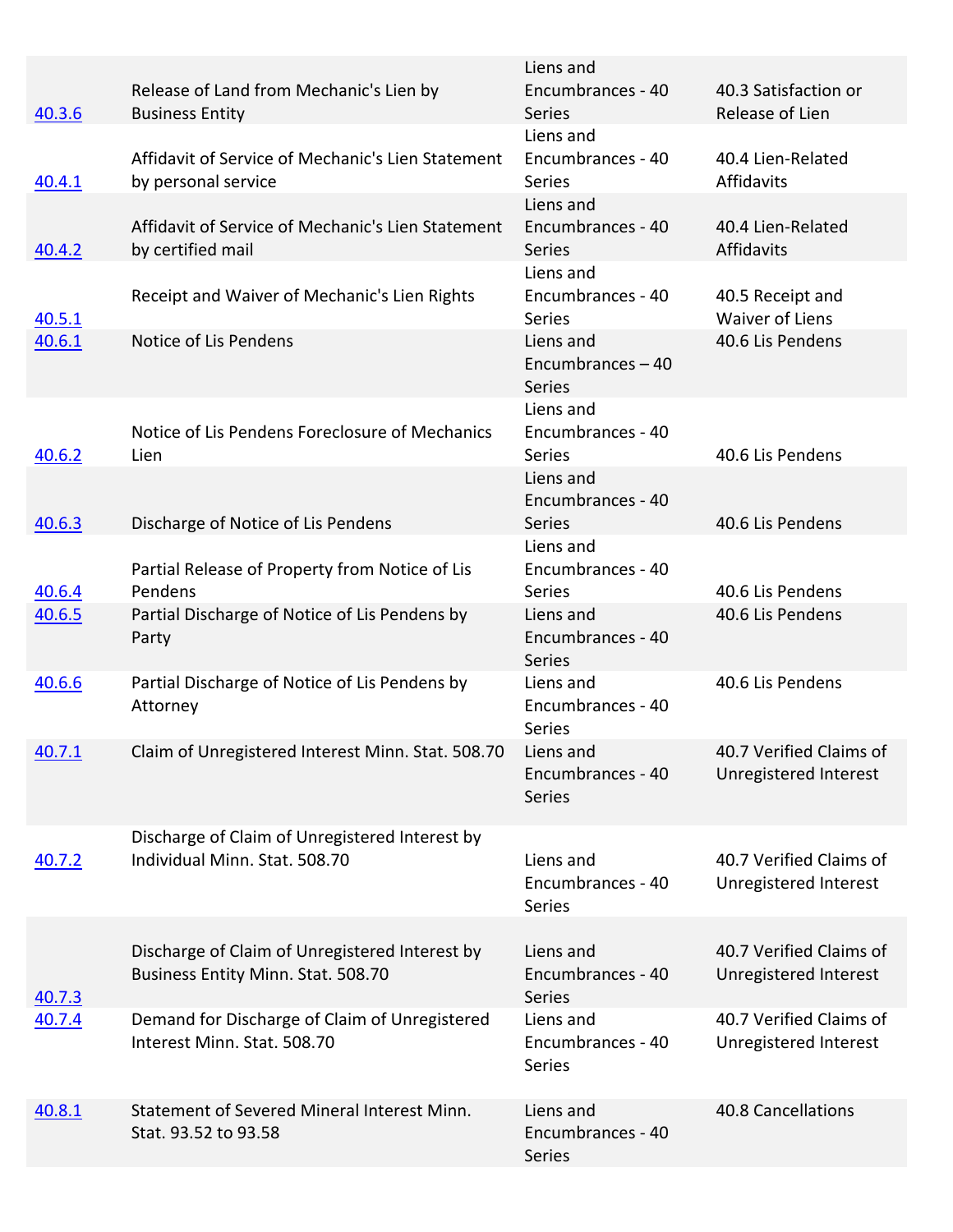| 40.9.1  | Notice of Continuation of Homestead                                                              | Liens and<br>Encumbrances - 40<br>Series        | 40.9 Subordination<br>Agreements                                                                     |
|---------|--------------------------------------------------------------------------------------------------|-------------------------------------------------|------------------------------------------------------------------------------------------------------|
| 40.10.1 | Discharge of Restrictive Covenant Affecting<br><b>Protected Classes</b>                          | Liens and<br>Encumbrances - 40<br><b>Series</b> |                                                                                                      |
| 50.1.1  | Affidavit Regarding Purchaser by<br>Individual(s)                                                | Affidavits - 50 Series                          | 50.1 Closing Affidavits                                                                              |
| 50.1.2  | Affidavit Regarding Seller by Individual(s)                                                      | Affidavits - 50 Series                          | 50.1 Closing Affidavits                                                                              |
| 50.1.3  | <b>Affidavit Regarding Business Entity</b>                                                       | Affidavits - 50 Series                          | 50.1 Closing Affidavits                                                                              |
| 50.2.1  | Minn. Stat. 507.29                                                                               | Affidavits - 50 Series                          | 50.2 Affidavit of<br>Identity                                                                        |
| 50.2.2  | Affidavit of Identity and Survivorship                                                           | Affidavits - 50 Series                          | 50.2 Affidavit of<br>Identity                                                                        |
| 50.2.3  | Affidavit of Identity and Survivorship for Transfer<br>on Death Deed                             | Affidavits - 50 Series                          | 50.2 Affidavit of<br>Identity                                                                        |
| 50.3.1  | Certificate of Translation                                                                       | Affidavits - 50 Series                          | 50.3 Special Use<br>Affidavits                                                                       |
| 50.3.2  | Affidavit Regarding Farm Disposal of Solid Waste                                                 | Affidavits - 50 Series                          | 50.3 Special Use<br>Affidavits                                                                       |
| 50.3.3  | Affidavit Regarding Underground or Above<br><b>Ground Storage Tank</b>                           | Affidavits - 50 Series                          | 50.3 Special Use<br>Affidavits                                                                       |
| 50.3.4  | Affidavit Regarding Removal of Underground or<br>Above Ground Storage Tank                       | Affidavits - 50 Series                          | 50.3 Special Use<br>Affidavits                                                                       |
| 50.3.6  | Affidavit Regarding Release of Private Transfer<br>Fee                                           | Affidavits - 50 Series                          | 50.3 Special Use<br>Affidavits                                                                       |
| 50.3.7  | Affidavit of Affixation for Manufactured Home                                                    | Affidavits - 50 Series                          | 50.3 Special Use<br>Affidavits                                                                       |
| 60.1.1  | Notice of Pendency of Proceeding and Power of<br>Attorney to Foreclose Mortgage by Individual(s) | Foreclosure - 60 Series                         | 60.1 Notice of<br>Pendency of<br>Proceeding and Power<br>of Attorney to<br><b>Foreclose Mortgage</b> |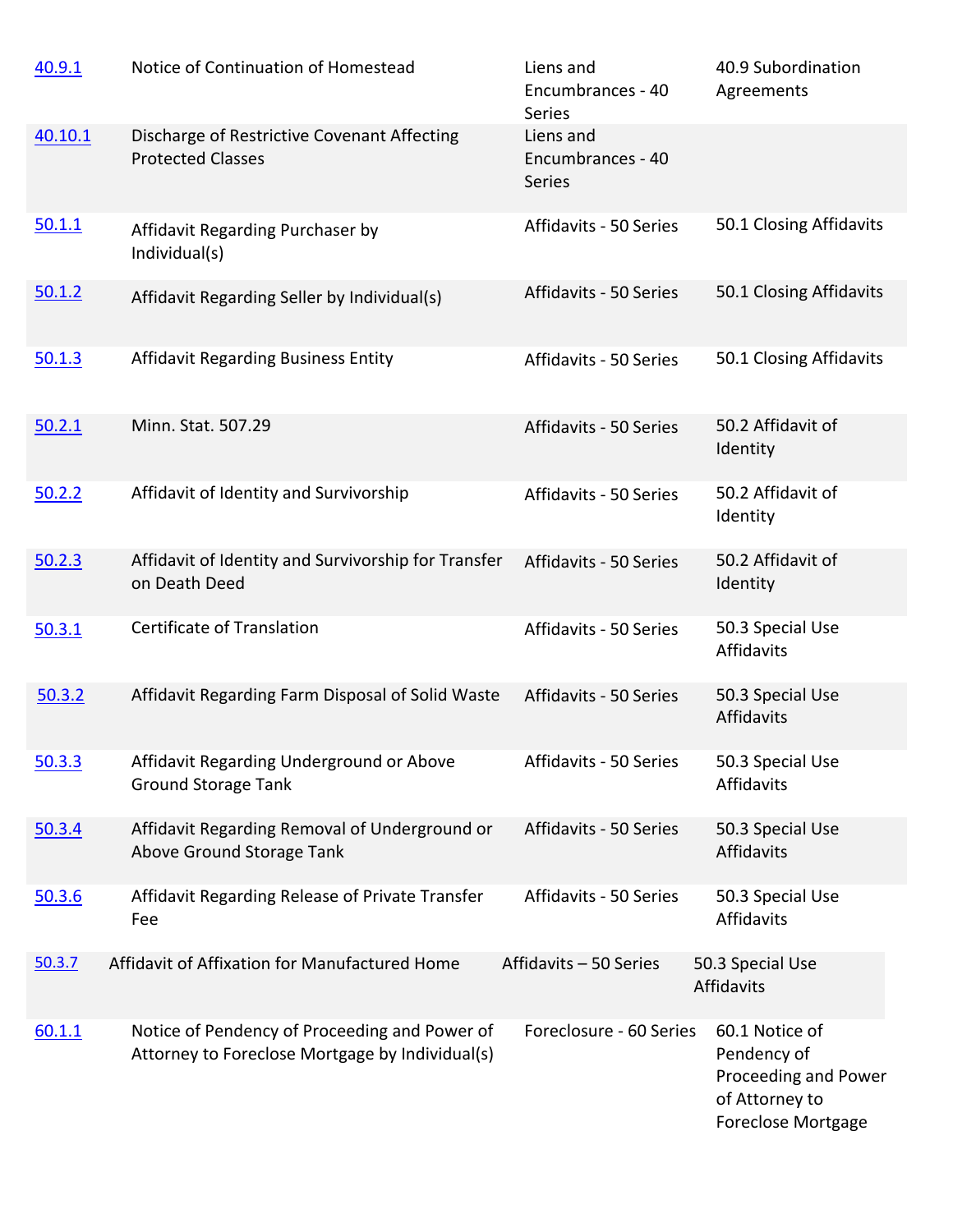| 60.1.2 | Notice of Pendency of Proceeding and Power of<br>Attorney to Foreclose Mortgage by Business<br>Entity | Foreclosure - 60 Series                 | 60.1 Notice of<br>Pendency of<br>Proceeding and Power<br>of Attorney to<br><b>Foreclose Mortgage</b> |
|--------|-------------------------------------------------------------------------------------------------------|-----------------------------------------|------------------------------------------------------------------------------------------------------|
| 60.1.3 | Power of Attorney to Foreclose Mortgage by<br>Individual(s)                                           | Foreclosure - 60 Series                 | 60.1 Notice of<br>Pendency of<br>Proceeding and Power<br>of Attorney to<br><b>Foreclose Mortgage</b> |
| 60.1.4 | Power of Attorney to Foreclose Mortgage by<br><b>Business Entity</b>                                  | Foreclosure - 60 Series                 | 60.1 Notice of<br>Pendency of<br>Proceeding and Power<br>of Attorney to<br><b>Foreclose Mortgage</b> |
| 60.1.5 | Notice of Pendency of Proceeding to Foreclose<br>Mortgage                                             | Foreclosure - 60 Series                 | 60.1 Notice of Pendency<br>of Proceeding and Power<br>of Attorney to Foreclose<br>Mortgage           |
| 60.2.1 | Notice of Mortgage Foreclosure Sale                                                                   | Foreclosure - 60 Series                 | 60.2 Notice of<br>Foreclosure Sale                                                                   |
| 60.3.1 | Sheriff's Certificate of Sale                                                                         | Foreclosure - 60 Series                 | 60.3 Foreclosure<br>Record                                                                           |
| 60.3.2 | Sheriff's Certificate of Sale and<br><b>Foreclosure Record</b>                                        | Foreclosure - 60 Series                 | 60.3 Foreclosure<br>Record                                                                           |
| 60.4.1 | Sheriff's Certificate-Sale Under Decree of<br>Mortgage Foreclosure                                    | Foreclosure - 60 Series                 | 60.4 Sheriff's<br>Certificates                                                                       |
| 60.4.2 | Sheriff's Certificate of Sale under Decree of<br>Mechanic's Lien Foreclosure Minn.<br>Stat. 514.15    | Foreclosure - 60 Series                 | 60.4 Sheriff's Certificates                                                                          |
|        | Sheriff's Certificate of Sale upon Execution, or<br>Pursuant to Judgment or                           |                                         | 60.4 Sheriff's Certificates                                                                          |
| 60.4.3 | Order Minn. Stat. 550.22                                                                              | Foreclosure - 60 Series                 |                                                                                                      |
| 60.4.4 | Assignment of Sheriff's Certificate by<br>Individual (s)                                              | Foreclosure - 60 Series                 | 60.4 Sheriff's<br>Certificates                                                                       |
|        | Assignment of Sheriff's Certificate by                                                                |                                         | 60.4 Sheriff's                                                                                       |
| 60.4.5 | <b>Business Entity</b>                                                                                | Foreclosure - 60 Series                 | Certificates                                                                                         |
|        | Notice of Intention to Redeem by                                                                      |                                         |                                                                                                      |
| 60.5.1 | Individual(s)<br>Notice of Intention to Redeem by                                                     | Foreclosure - 60 Series 60.5 Redemption |                                                                                                      |
| 60.5.2 | <b>Business Entity</b>                                                                                | Foreclosure - 60 Series                 | 60.5 Redemption                                                                                      |
|        | Affidavit of Additional Amount Due on                                                                 |                                         |                                                                                                      |
| 60.5.3 | Redemption                                                                                            | Foreclosure - 60 Series 60.5 Redemption |                                                                                                      |
| 60.5.4 | Certificate of Redemption by Individual(s)                                                            | Foreclosure - 60 Series 60.5 Redemption |                                                                                                      |
|        | Certificate of Redemption by Business                                                                 |                                         |                                                                                                      |
| 60.5.5 | Entity                                                                                                | Foreclosure - 60 Series 60.5 Redemption |                                                                                                      |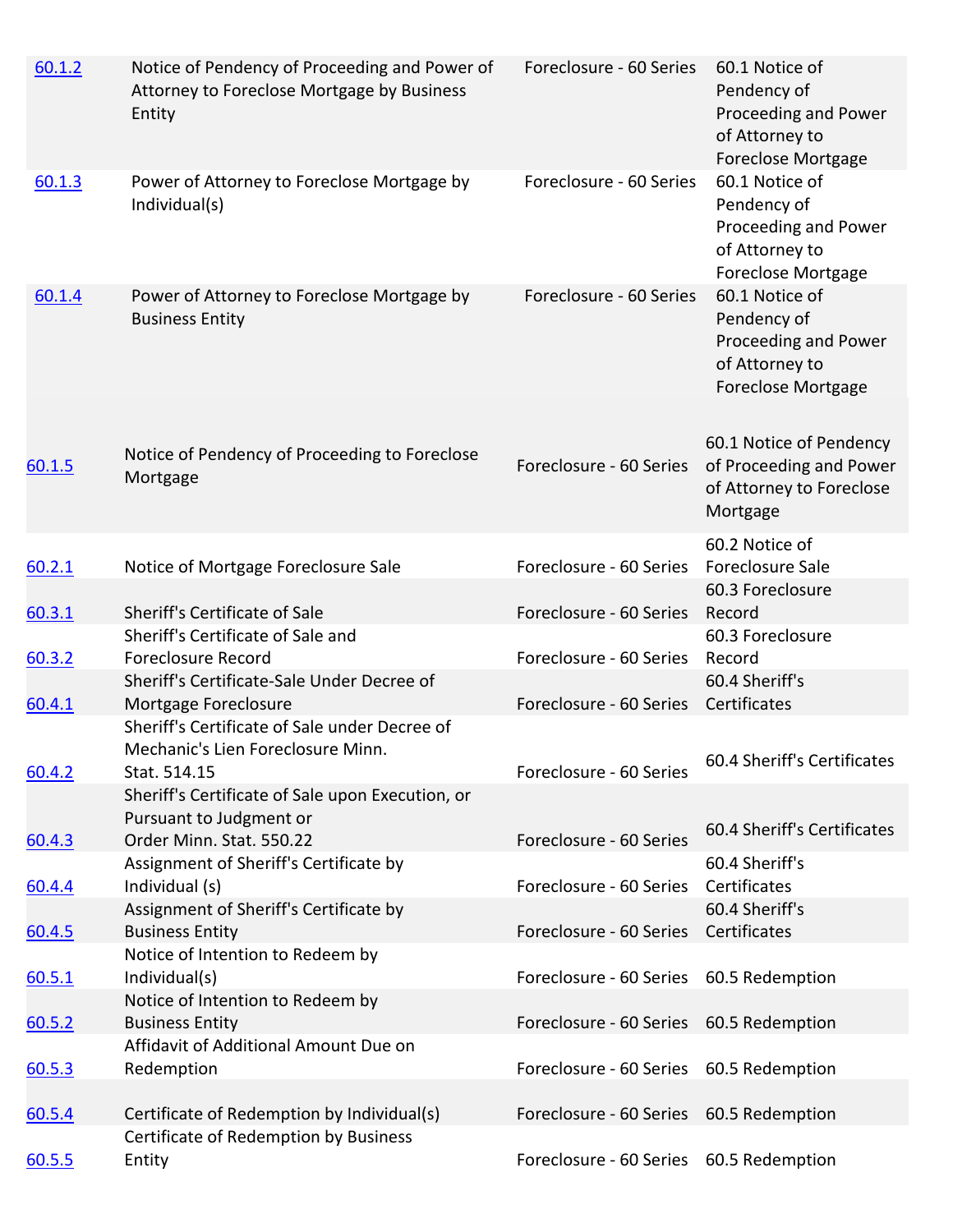| 60.5.6        | Certificate of Redemption by Sheriff                                                                                                                                                                                                             | Foreclosure - 60 Series 60.5 Redemption |                                                          |
|---------------|--------------------------------------------------------------------------------------------------------------------------------------------------------------------------------------------------------------------------------------------------|-----------------------------------------|----------------------------------------------------------|
| 60.5.7        | Affidavit of Allowable Costs<br>Certificate and Request for Notice by                                                                                                                                                                            | Foreclosure - 60 Series 60.5 Redemption |                                                          |
| 60.6.1        | Individual(s)                                                                                                                                                                                                                                    | Foreclosure - 60 Series 60.6 Notices    |                                                          |
| 60.6.2        | Certificate and Request for Notice by<br><b>Business Entity</b>                                                                                                                                                                                  | Foreclosure - 60 Series 60.6 Notices    |                                                          |
| 60.7.1        | Voluntary Mortgage Foreclosure Agreement                                                                                                                                                                                                         | Foreclosure - 60 Series                 | 60.7 Voluntary<br><b>Foreclosure Agreement</b>           |
| 60.8.1        | Affidavit of Postponement                                                                                                                                                                                                                        | Foreclosure - 60 Series                 | 60.8 Postponement by<br>Mortgagor of Foreclosure<br>Sale |
| 60.8.2        | Affidavit Creditor Regarding Non-Homestead<br><b>Status</b>                                                                                                                                                                                      | Foreclosure - 60 Series                 | 60.8 Postponement by<br>Mortgagor of Foreclosure<br>Sale |
| 70.1.1        | Consent of Spouse to Deed of Sale: Personal<br>Representative                                                                                                                                                                                    | Probate - 70 Series                     | 70.1 Probate Deed and<br>Related<br>Documents            |
| 70.3.1        | Notice to Commissioner Regarding Possible Claims<br>(Under Minn. Stat. 246.53, 256B.15, 256D.16, or<br>261.04)<br>Minn. Stat. 524.3-801                                                                                                          | Probate - 70 Series                     | 70.3 Medical Assistance<br>Documents                     |
| 70.2.2        | Amendment to Notice to Commissioner Regarding<br>Possible Claims (Under Minn. Stat. §§ 246.53,<br>256B.15, 256D.16, or<br>261.04) Prior to Closing of Estate Minn.<br>Stat. 524.3-801(d)(3)                                                      | Probate - 70 Series                     | 70.3 Medical Assistance<br><b>Documents</b>              |
| <u>70.3.3</u> | Amendment to Notice to Commissioner Regarding<br>Possible Claims (Under Minn. Stat. §§ 246.53,<br>256B.15, 256D.16, or<br>261.04) After Closing of Estate Minn. Stat.<br>$524.3 - 801(d)(3)$                                                     | Probate - 70 Series                     | 70.3 Medical Assistance<br>Documents                     |
| 70.3.4        | Affidavit of Service of Notice to the Commissioner<br>of Human Services Regarding Possible Claims<br>(Under Minn. Stat. 246.53, 256B.15, 256D.16, or<br>261.04) Minn. Stat. 524.3-801                                                            | Probate - 70 Series                     | 70.3 Medical Assistance<br>Documents                     |
| 70.3.5        | Affidavit of Service of Amendment to Notice to the<br><b>Commissioner of Human Services Regarding</b><br>Possible Claims (Under Minn. Stat. §§ 246.53,<br>256B.15, 256D.16, or 261.04) Prior to Closing of<br>Estate Minn. Stat. 524.3-801(d)(3) | Probate - 70 Series                     | 70.3 Medical Assistance<br>Documents                     |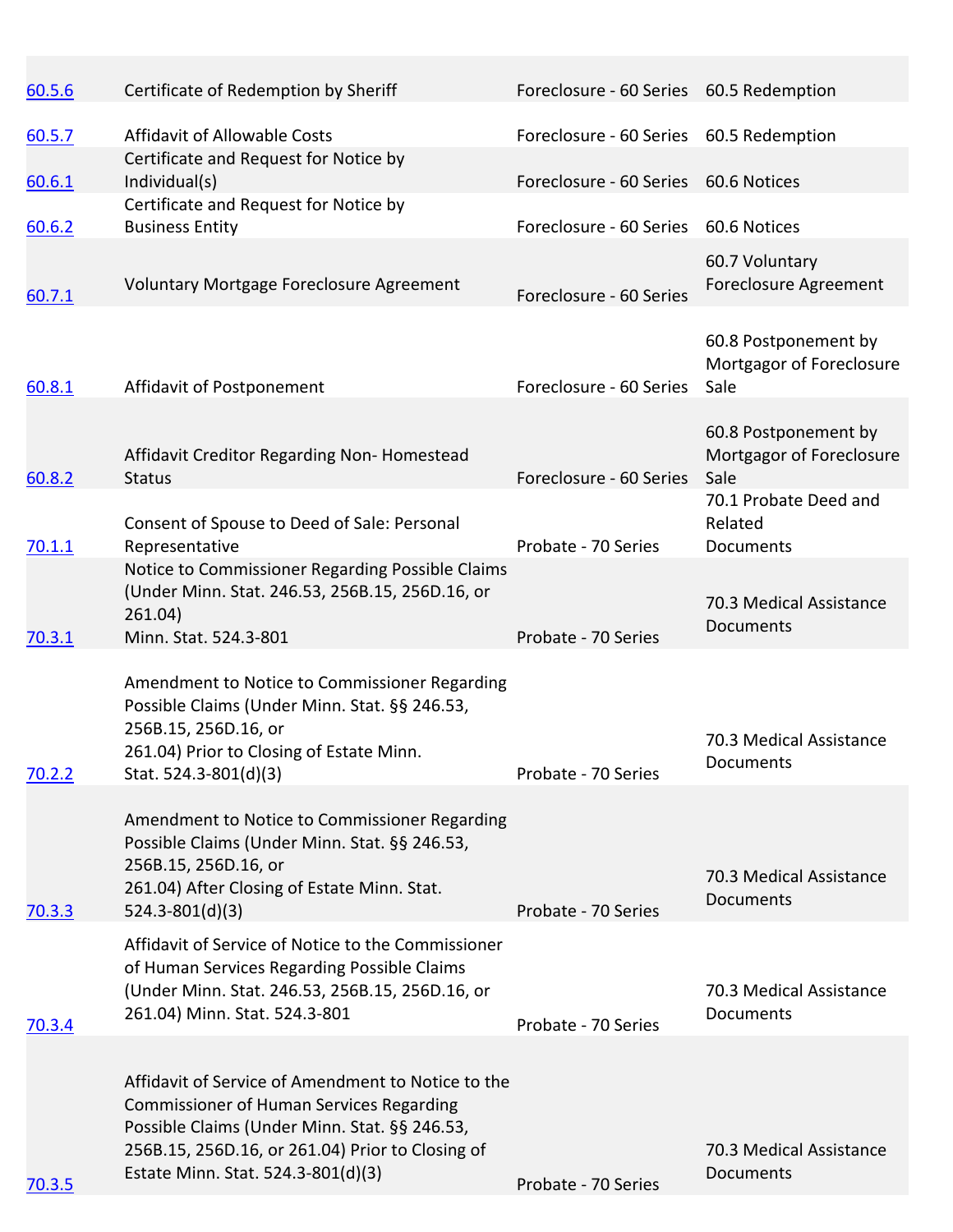|               | Affidavit of Service of Amendment to<br>Notice to the Commissioner of Human Services<br>Regarding Possible Claims (Under Minn. Stat. |                                                               |                                             |
|---------------|--------------------------------------------------------------------------------------------------------------------------------------|---------------------------------------------------------------|---------------------------------------------|
| 70.3.6        | 246.53, 256B.15, 256D.16, or 261.04) After Closing<br>of Estate Minn. Stat. 524.3-801(d)(4)                                          | Probate - 70 Series                                           | 70.3 Medical Assistance<br>Documents        |
| <u>70.3.7</u> | Certificate of Consent to an Early Distribution of<br>Assets Pursuant to Minn.<br>Stat. 524.3-801(d)(6)                              | Probate - 70 Series                                           | 70.3 Medical Assistance<br>Documents        |
| 80.1.1        | Release of Land from Lien in Marriage Dissolution<br>(Divorce) Judgment and<br>Decree                                                | Marriage-Divorce - 80<br><b>Series</b>                        | 80.1<br>Marriage/Divorce                    |
| 80.1.2        | <b>Summary Real Estate Disposition</b><br>Judgment                                                                                   | Marriage-Divorce - 80<br>Series                               | 80.1<br>Marriage/Divorce                    |
| 90.1.1        | Certificate of Trust by Individual                                                                                                   | Trusts - 90 Series                                            | 90.1 Certificate of<br>Trust                |
| 90.1.2        | Certificate of Trust for Business Entity                                                                                             | Trusts - 90 Series                                            | 90.1 Certificate of<br>Trust                |
| 90.1.3        | Affidavit of Trustee (inter vivos Trust)                                                                                             | Trusts - 90 Series                                            | 90.1 Certificate of<br>Trust                |
| <u>90.1.4</u> | Affidavit of Trustee (Testamentary Trust)                                                                                            | Trusts - 90 Series                                            | 90.1 Certificate of<br>Trust                |
| 90.2.1        | Certificate of Custodianship by Individual                                                                                           | Trusts - 90 Series                                            | 90.2 Custodianship                          |
| <u>90.2.2</u> | Certificate of Custodianship by Business<br>Entity                                                                                   | Trusts - 90 Series                                            | 90.2 Custodianship                          |
| 90.2.3        | Affidavit of Custodian<br>Affidavit of Custodian Under Uniform Transfer to                                                           | Trusts - 90 Series                                            | 90.2 Custodianship                          |
| 90.2.4        | Minor Act                                                                                                                            | Trusts - 90 Series<br>Power of Attorney - 100 100.1 Powers of | 90.2 Custodianship                          |
| 100.1.1       | <b>Statutory Short Form Power Of Attorney</b>                                                                                        | <b>Series</b>                                                 | Attorney                                    |
| 100.1.2       | Revocation of Power of Attorney                                                                                                      | Power of Attorney - 100 100.1 Powers of<br>Series             | Attorney                                    |
| 100.2.1       | Affidavit of Attorney-in-Fact of<br>nontermination or nonrevocation Minn. Stat.<br>523.17, subd. 1                                   | Power of Attorney - 100 Related to<br>Series                  | 100.2 Affidavits By or<br>Attorneys-in-Fact |
| 100.2.2       | Affidavit of Authority of Successor<br>Attorney-in-Fact MN Stat 523.16, subd. 1 (2020)                                               | Power of Attorney - 100 Related to<br>Series                  | 100.2 Affidavits By or<br>Attorneys-in-Fact |
| 100.2.3       | Affidavit by an Initial Transferee by Individual Minn.<br>Stat. 523.11, subd. 4<br>(1984)                                            | Power of Attorney - 100 Related to<br>Series                  | 100.2 Affidavits By or<br>Attorneys-in-Fact |
| 100.2.4       | Affidavit by an Initial Transferee by Business Entity<br>Minn. Stat. 523.11, subd.<br>4 (1984)                                       | Power of Attorney - 100 Related to<br><b>Series</b>           | 100.2 Affidavits By or<br>Attorneys-in-Fact |
|               | Notice of Cancellation of Residential                                                                                                | Cancellations - 110                                           |                                             |
| 110.1.1       | <b>Property Purchase Agreement</b>                                                                                                   | Series                                                        | 110.1 Cancellations                         |